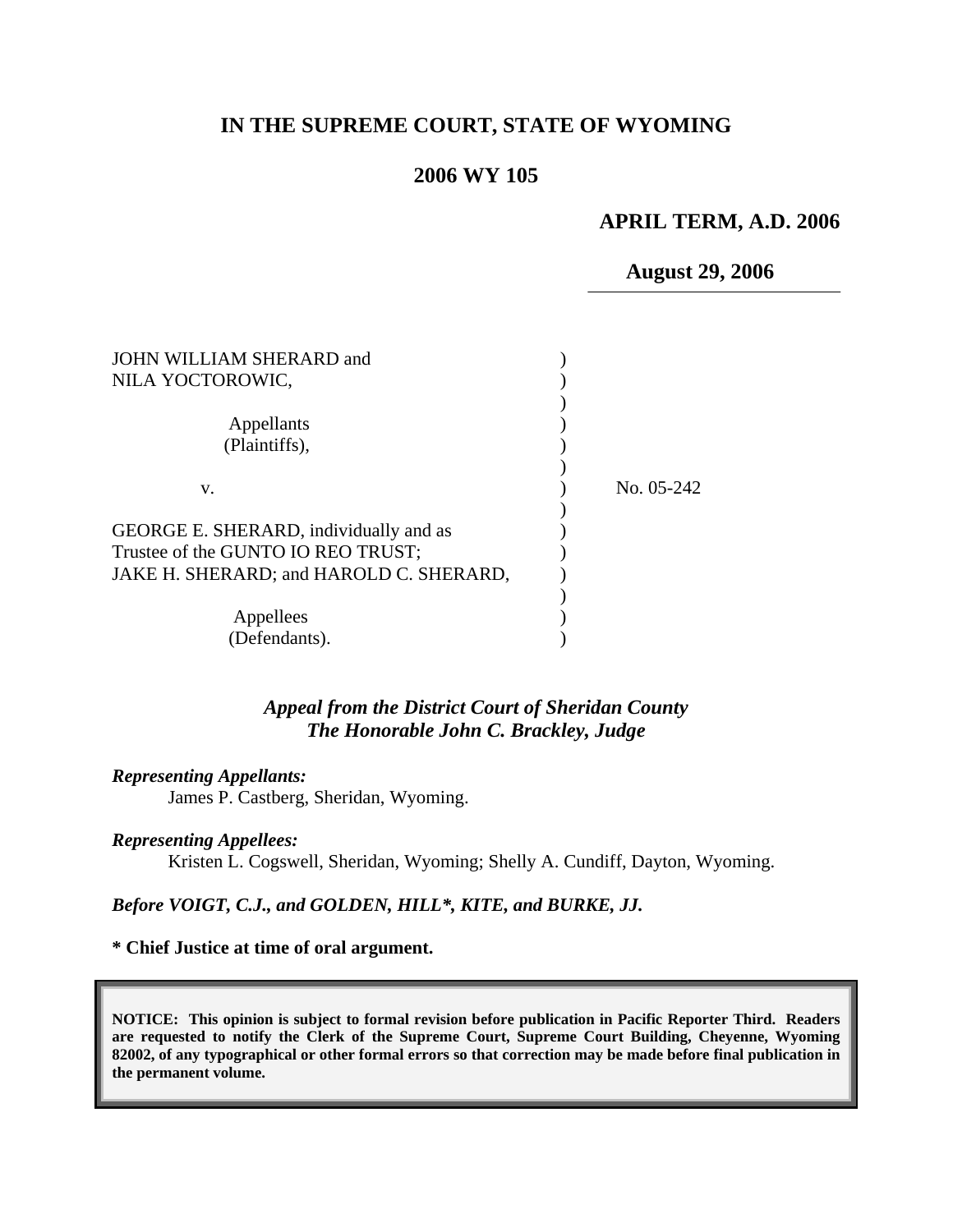### **BURKE, Justice.**

 $\overline{a}$ 

[¶1] Appellants challenge a judgment of the district court declaring a quitclaim deed valid. They also contend the district court erred in granting a motion for judgment as a matter of law against Appellants on their claim of fraud. We affirm.

### *ISSUES*

[¶2] We restate the issues as:

- I. Whether the trial court erred in determining that the Quitclaim Deed was a valid conveyance.
- II. Whether the trial court erred in granting the motion for judgment as a matter of law on the claim for fraud.

## *FACTS*

[¶3] The facts of this case are simple and are largely not in dispute. On May 8, 1998, Hazel G. Sherard and her son, George E. Sherard ("George"), executed a document entitled, "Contract And Declaration Of A Business Organization – A Common Law Business Trust Organization Also Known As An Unincorporated Business Organization," which authorized its trustees to operate under the name of GUNTO IO  $REO$  (hereinafter "Trust").<sup>[1](#page-1-0)</sup> Additional documents were executed in connection with the Trust including conveyances of real property to the Trust.<sup>[2](#page-1-1)</sup> Ms. Sherard and George became the sole trustees of the Trust. The ownership of the Trust was comprised of 100 units – the total number of units that the Trust Agreement authorized. Trust Certificate No. 1 was issued to Ms. Sherard representing her fifty units and George was issued Trust Certificate No. 2 representing his fifty units. Both certificates were retained in the records of the Trust.

[¶4] Ms. Sherard died on May 2, 2001, leaving five surviving children: George, Jake H. Sherard ("Jake"), Harold C. Sherard ("Harold"), John W. Sherard ("John") and Nila K. Hickman Yoctorowic ("Nila"). Shortly before her death, Ms. Sherard executed two

<span id="page-1-0"></span><sup>&</sup>lt;sup>1</sup> The parties describe the Gunto Io Reo Trust as a statutory or business trust. Statutory trusts are governed by Wyo. Stat. Ann. § 17-23-101 *et seq*. Although the validity of the Trust was questioned at trial, the issue was not resolved by the district court's judgment. This issue is not presented to us on appeal.

<span id="page-1-1"></span> $2^2$  Ms. Sherard inherited real property located at 1657 South Sheridan Avenue which she placed into the Trust. This property was later conveyed out of the Trust to the State of Wyoming in exchange for real property located at 308 Fort Road and 2058 Frackleton Street. These properties were deeded by the sellers to Ms. Sherard and George in their capacity as trustees.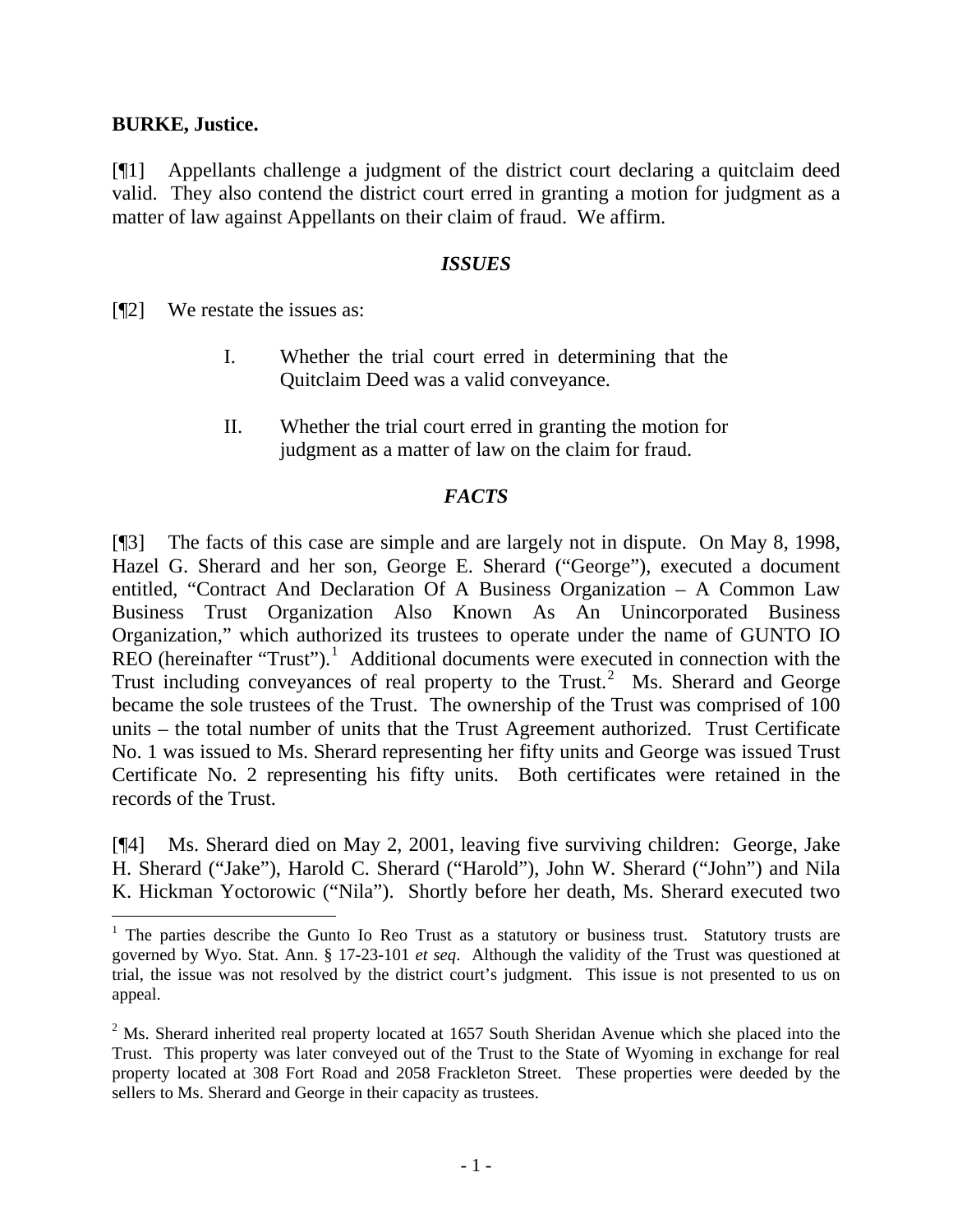documents that create the basis for the current dispute. The first document, referred to by the parties as the "Transfer Document," was executed on April 24, 2001, and purported to make John a certificate holder of the Trust. The document stated in pertinent part: "I, Hazel Sherard, do hereby give, endow, assign, or transfer unto John William Sherard, the Trust Certificate Units represented by Trust Certificate Number 50 [a]s recorded by the Secretary of . . . GUNTO IO REO." The second document was a Quitclaim Deed signed on May 1, 2001, by Ms. Sherard and George in their capacity as trustees. This deed transferred the real property from the Trust to four of Ms. Sherard's children: George, Harold, Nila and Jake. John was not identified as a grantee on the deed.

[¶5] After Ms. Sherard's death, the children held a family meeting to discuss the disposition of her possessions. At the meeting, John presented the Transfer Document to his siblings for the first time. John also discovered that he was not a grantee on the Quitclaim Deed.

[¶6] John filed a declaratory judgment action seeking a determination that the deed was null and void.<sup>[3](#page-2-0)</sup> He also alleged that he was fraudulently deprived of his ownership of fifty units of the Trust. Subsequently, an amended complaint was filed in which John's sister, Nila, joined the suit as co-plaintiff. The Appellees filed a counterclaim asking the court, *inter alia*, to find the Transfer Document of no force or effect and to quiet title to the real property and confirm their ownership interests.

[¶7] A bench trial was held on July 22, 2005. At the close of Appellants' evidence, Appellees moved for judgment as a matter of law on the claim of fraud. The district court granted the motion. At the conclusion of the trial, the district court ruled that the Transfer Document was unenforceable and declared the Quitclaim Deed valid. This appeal followed.

## *STANDARD OF REVIEW*

[¶8] "Final orders and judgments entered in declaratory judgment proceedings may be reviewed as in other civil actions." *[Ford v. Board of County Comm'rs](http://www.lexis.com/research/xlink?app=00075&view=full&searchtype=get&search=924+P.2d+93)*, 924 P.2d 91, 93 [\(Wyo. 1996\)](http://www.lexis.com/research/xlink?app=00075&view=full&searchtype=get&search=924+P.2d+93) (quoting Wyo. Stat. Ann. § 1-37-109 (1988)). When a matter has been the subject of a bench trial before the district court, we review its factual determinations under a clearly erroneous standard and its legal conclusions *de novo. Union Pacific R.R. v. Trona Valley Fed. Credit Union*, 2002 WY 165, ¶ 6, 57 P.3d 1203, 1205 (Wyo. 2002). We will not set aside a district court's findings of fact unless they are clearly erroneous or contrary to the great weight of the evidence. *Kimball v. Turner*, 993 P.2d 303, 305 (Wyo.

 $\overline{a}$ 

<span id="page-2-0"></span> $3$  The initial complaint alleged that the deed was void because Ms. Sherard lacked the mental capacity to understand the nature and effect of executing a Quitclaim Deed and that John was entitled to a portion of the property because he was a certificate holder of the Trust. In addition to those claims, the Amended Complaint alleged that the deed was void for lack of consideration. Appellants eventually stipulated that Ms. Sherard's mental capacity was not impaired and abandoned the lack of consideration claim.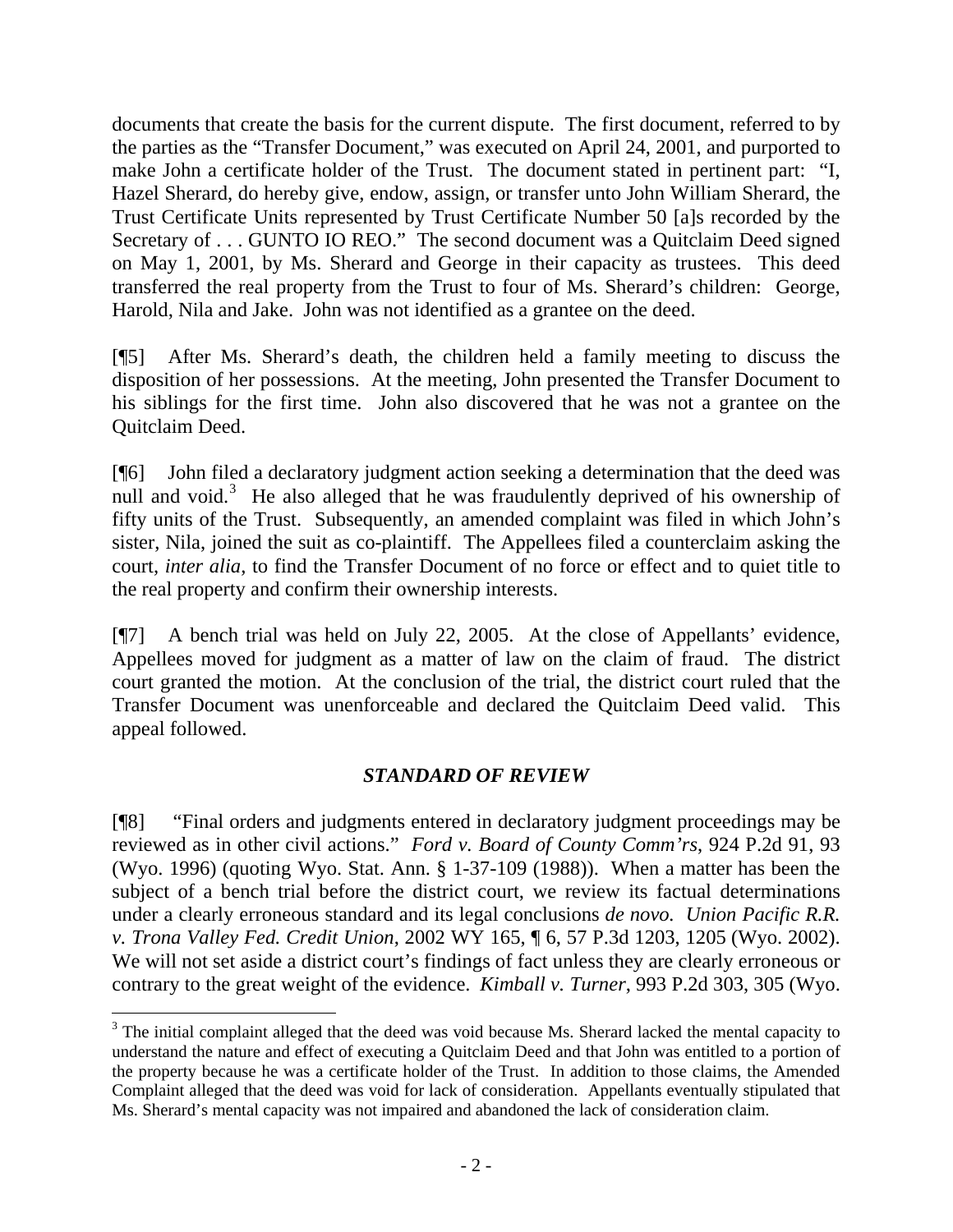1999). When reviewing questions of law, we afford no deference to the district court. *Harber v. Jensen*, 2004 WY 104, ¶ 8, 97 P.3d 57, 60 (Wyo. 2004). In addition, we review *de novo* a decision to grant or deny judgment as a matter of law and afford no deference to the district court's views. *Johnson v. Reiger*[, 2004 WY 83, ¶ 8, 93 P.3d 992,](http://www.lexis.com/research/xlink?app=00075&view=full&searchtype=get&search=2004+WY+83)  [995 \(Wyo. 2004\)](http://www.lexis.com/research/xlink?app=00075&view=full&searchtype=get&search=2004+WY+83).

## *DISCUSSION*

## *Quitclaim Deed*

[¶9] Appellants claim that John became a certificate holder of the Trust upon Ms. Sherard's execution of the Transfer Document. The Amended Complaint alleges that "[t]he effect of the purported Quitclaim Deed, if valid, would be to deprive John of property that . . . John would be entitled to as owner of the fifty (50) Certificate Units assigned to John by Hazel on April 2[4](#page-3-0), 2001."<sup>4</sup> As support for their position, Appellants point to Section C, ¶ 35 of the Trust, requiring that Trust assets be distributed proportionately among the certificate holders of the Trust upon its termination, unless contrary instructions are contained within the minutes.<sup>[5](#page-3-1)</sup> They assert that the Quitclaim Deed violated ¶ 35 of the Trust and, as a result, the deed is void.

[¶10] Appellees dispute that John is a certificate holder of the Trust. They contend that because John failed to surrender the assignment to the trustees and obtain a new certificate in accordance with provisions of the Trust, no transfer occurred. Appellees further contend that no transfer occurred because Ms. Sherard did not own Certificate 50;

Appellants eventually abandoned this argument, relying solely on the claim that John was entitled to distribution of the real property due to his status as a certificate holder. During closing arguments, Appellants summed up their contention surrounding the validity of the Quitclaim Deed as follows:

> [PLAINTIFFS' COUNSEL]: . . . John Sherard is [the] owner of fifty units of the trust, even though the transfer was not completed because the trustee would not accept the transfer. If the Court finds that is valid, John is entitled to one-half of the property. That was the balance of my argument, Your Honor.

<span id="page-3-1"></span><sup>5</sup> Section C, ¶ 35 of the Trust provides: "The Trust shall be proportionately distributed to the Certificate holders upon termination, providing there are no contrary instructions contained within the minutes."

<span id="page-3-0"></span> $\overline{a}$ 4 Paragraph 19 of the Amended Complaint also alleges that:

The execution of the purported Quitclaim Deed by Trustee and Hazel on May 1, 2001, was without consideration and therefore constituted a distribution of trust assets in violation of the terms of the trust which require that a distribution of trust asset[s] can only be made to unit holders of the trust.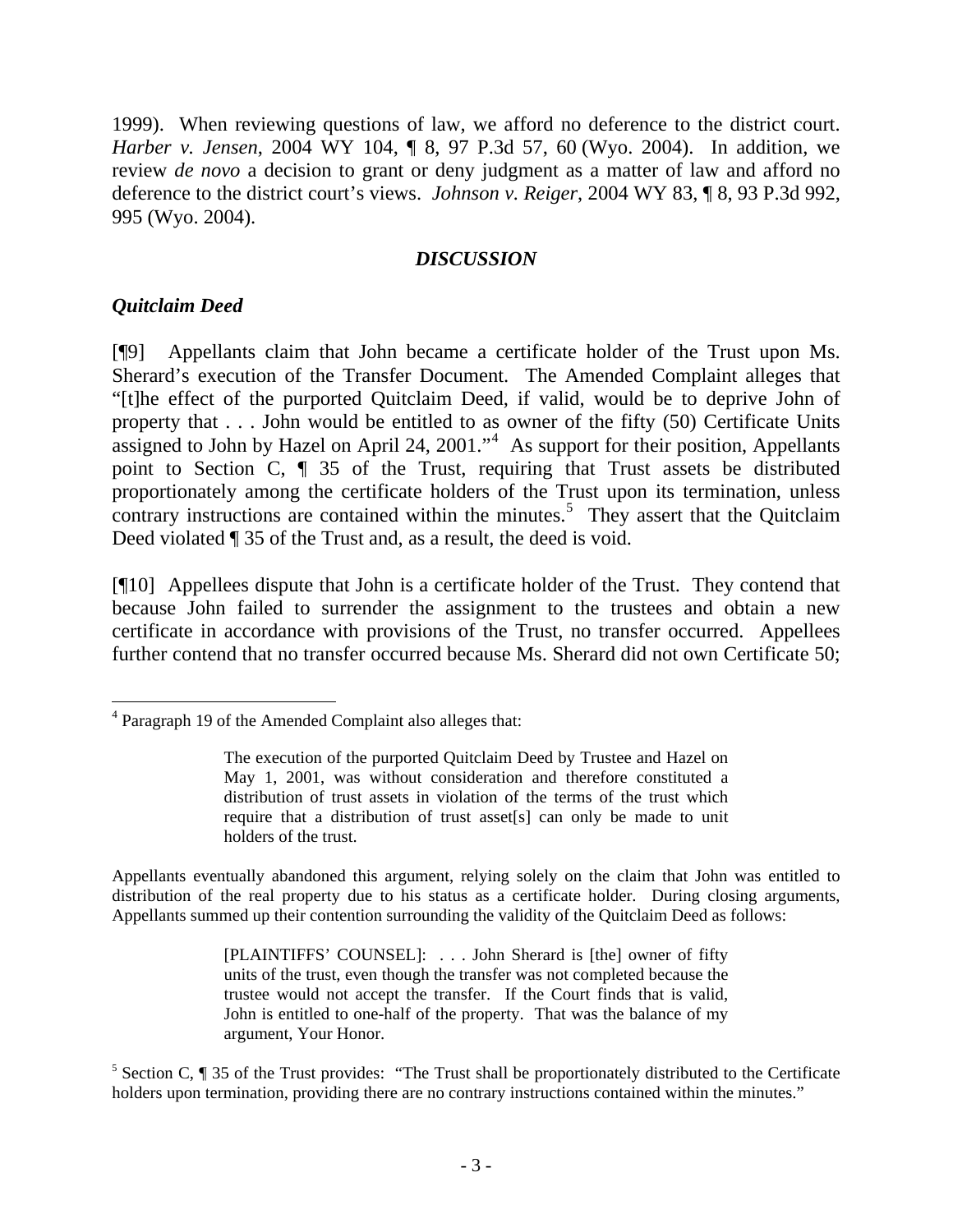she owned Certificate 1. They claim that there is no evidence that Certificate 50 ever existed.

[ $[11]$ ] The parties' arguments center on the interpretation of the Trust document.<sup>[6](#page-4-0)</sup> "The meaning of a trust instrument is determined by the same rules that govern the interpretation of contracts." *Woods v. Wells Fargo Bank*, 2004 WY 61, ¶ 42, 90 P.3d 724, 736 (Wyo. 2004). The intent is determined from the trust document itself. *Id.*  "[T]he interpretation of the language of a trust instrument constitutes a question of law. The 'appellate court claims for itself plenary independent and non-deferential authority to reexamine a trial court's legal rulings' *de novo*." *Rock Springs Land and Timber, Inc., v. Lore*, 2003 WY 100, ¶ 12, 75 P.3d 614, 619 (Wyo. 2003) (internal citation omitted). Where the language used in the trust is unambiguous, the plain provisions of the trust determine its construction and interpretation does not require consideration of evidence. *Id*., ¶ 12, 75 P.3d at 620; *Woods,* ¶ 42, 90 P.3d at 736.

[¶12] Upon our review, we find that the district court properly rejected John's claim that he is a certificate holder of fifty units of the Trust. Paragraph 33 of Section C of the Trust provides:

> ¶ 33: The Certificates shall be transferable by an appropriate assignment in writing and by surrender to the Trustees or to the person or agency designated by them, **but no transfer shall be of any effect as against the Trustees even with actual or constructive notice until a new Certificate has been duly recorded upon the books of the [Trust] kept for that purpose**.

(Emphasis added.) "The rule regarding effectuation of transfers of certificates of interest in a business trust is that, where the declaration of trust prescribes the manner in which shares or certificates of interest shall be transferred, there must be a compliance therewith." *Peoples Bank v. D'Lo Royalties, Inc.,* 235 So.2d 257, 265 (Miss. 1970) (citing 13 Am.Jur.2d Business Trusts § 28 (1964); 12 C.J.S. Business Trusts § 17 (1938)). "Trust instruments often require that transfers of shares be entered in the books of the trust. Such provisions are binding upon all persons, shareholders, transferees, and trustees." *Id.* at 266 (quoting 156 A.L.R. 22 (1945)). Pursuant to Section C, ¶ 33 of the Trust, a transfer is effective only when a new certificate is issued and recorded. It is undisputed that this procedure was not followed in this case. As a result, John did not become a certificate holder of the Trust.

 $\overline{a}$ 

<span id="page-4-0"></span><sup>&</sup>lt;sup>6</sup> Pursuant to Wyo. Stat. Ann. § 17-23-102(a)(i) (LexisNexis 2001), "[t]he fact of ownership shall be determined and evidenced . . . in conformity to the applicable provisions of the governing instrument of the statutory trust[.]"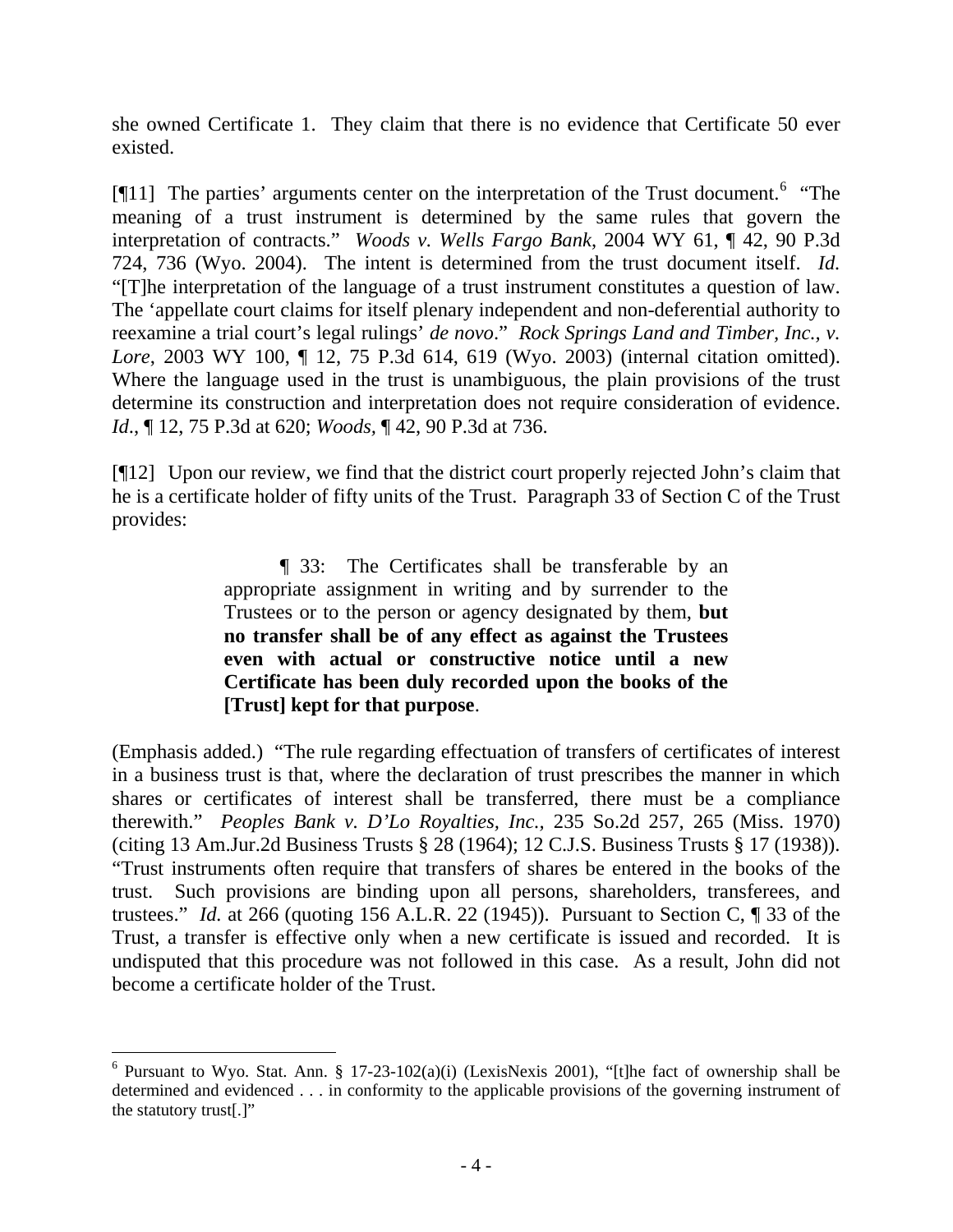[¶13] Appellants' challenge concerning the validity of the Quitclaim Deed is premised upon John's perceived rights as a certificate holder to the property of the Trust. Having determined that the Transfer Document was invalid and that John is not a certificate holder of the Trust, we conclude that the district court did not err in confirming the validity of the deed.

# *Fraud*

[¶14] For their claim of fraud, Appellants alleged the following in their Amended Complaint:

> 22. George, while acting as Trustee, and individually and Jake and Harold, in concert with each other and other persons unknown to Plaintiffs at this time, intentionally, with malice aforethought, attempted to and did fraudulently deprive John of real property that John was entitled to as owner of fifty (50) Trust Certificate Units.

> 23. The fraud and the fraudulent acts of Trustee and George, Jake and Harold [were] initially committed on or about May 1, 2001, at the time that Trustee executed the Quitclaim Deed and continued thereafter up to and including January 31, 2002, the date that a Quitclaim Deed prepared by George, a copy of which is attached hereto as Exhibit # 2, was executed by Harold.

> 24. The fraud and the fraudulent acts of George Emmett Sherard as Trustee, George, Jake and Harold continue to the date of the filing of this Complaint.

At the close of Appellants' evidence, Appellees moved for judgment as a matter of law on the claim of fraud. They asserted that the evidence was legally insufficient to support the claim. The district court agreed and granted the motion.

[¶15] Appellants had the burden of proving fraud by clear and convincing evidence. *Sundown, Inc. v. Pearson Real Estate Co.,* 8 P.3d 324, 330 (Wyo. 2000). The elements of fraud are: (1) the defendant made a false representation intended to induce action by the plaintiff; (2) the plaintiff reasonably believed the representation to be true; and (3) the plaintiff relied on the false representation and suffered damages. *Id*. "[F]raud will not be imputed to any party when the facts and circumstances out of which it is alleged to arise are consistent with honesty and purity of intention." *Duffy v. Brown*, 708 P.2d 433, 437 (Wyo. 1985). It will never be presumed. *Id.*